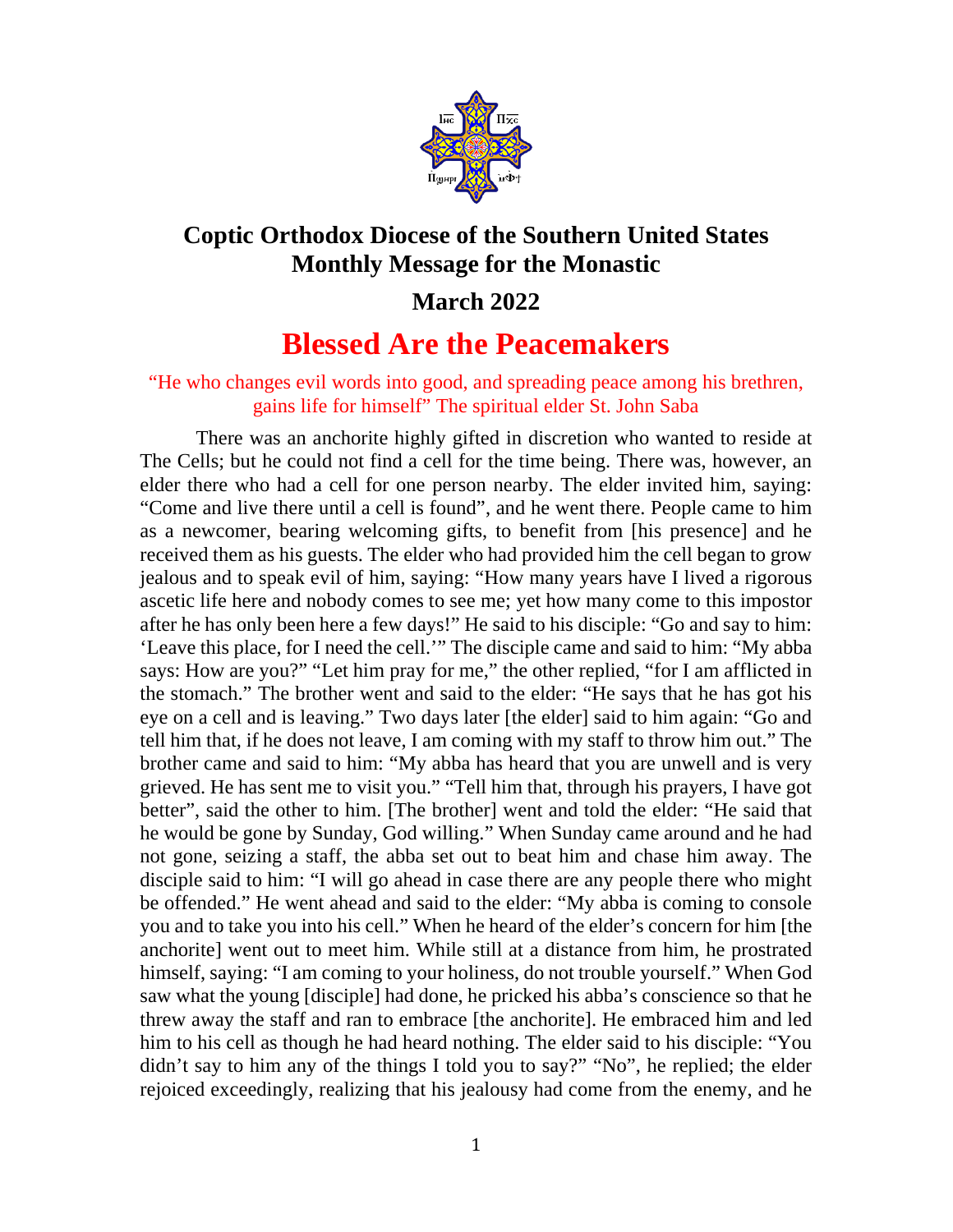put the [other] elder at his ease. Then he fell down before his disciple saying: "You are my father and I am your disciple; for, by your action, both our souls have been saved."

Moses the Lawgiver fashioned the sacred Tabernacle for the Israelites according to the pattern which God had shown him on the mountain. Whatever was contained within the sanctuary was pure and sacred; but its innermost part was inaccessible and was called the Holy of Holies. I think this more emphatic appellation shows that the sacredness of this part was not the same as that of the others; but inasmuch as something that has been duly consecrated differs from what is common and profane, the Holy of Holies is of purer holiness than the sacred places around it. This I believe also to be the case with the Beatitudes that have been shown us on this mountain. All that the Divine Word has so far laid down is indeed perfectly holy. But what we are now invited to contemplate is truly Holy of Holies, and the Holy of Holies. For if the blessedness of seeing God cannot be surpassed, to become the son of God transcends bliss altogether.

Now a peacemaker is a man who gives peace to another; but one cannot give another what one does not possess oneself. Hence the Lord wants you first to be yourself filled with the blessings of peace, and then to communicate it to those who have need of it. Let us first consider what peace is. Surely it is nothing else but a loving disposition towards one's neighbor. Now what is held to be the opposite of love? It is hate and wrath, anger and envy, harboring resentment as well as hypocrisy and the calamity of war. Do you see for how many different diseases this single word is an antidote? For peace is equally opposed to every one of the things mentioned, and wipes out these evils by its own presence. Just as illness vanishes when health supervenes, and as no darkness is left when light begins to shine, so also when peace appears, all the passions connected with its opposite are eliminated. I do not think it is necessary here to elaborate in detail how great a good this is. You can think over for yourself what kind of life those lead who treat each other with jealousy and hatred. Their conversations are unpleasant; their mouths make no sound, their eyes are turned away from each other, and their hearing is blocked to the voice of him who hates and is himself hated. Whatever is dear to the one is not so to the other, and conversely, whatever is hated and detested by the one is acceptable to his enemy. Therefore, He wants the grace of peace fully to abound in you like the pleasant scent of sweet spices that fills the air around it with its own fragrance, so that your life may heal the sickness of others.

St. Athanasius says that St. Anthony "gained from God the gift of reconciling people who are at odds among themselves" For if there is an opportunity to make peace, it is when discord, enmity, or conflict prevails. Blessed are those who are not satisfied with having peace for themselves and within themselves, but rather strive to spread peace around them so that they may obtain for others the good that they enjoy. One sees that there are people in the wilderness who are not devoid of personal sensitivity, but they compete in patience, meekness and humility in order to keep peace among themselves and to re-establish it when necessary. For example,